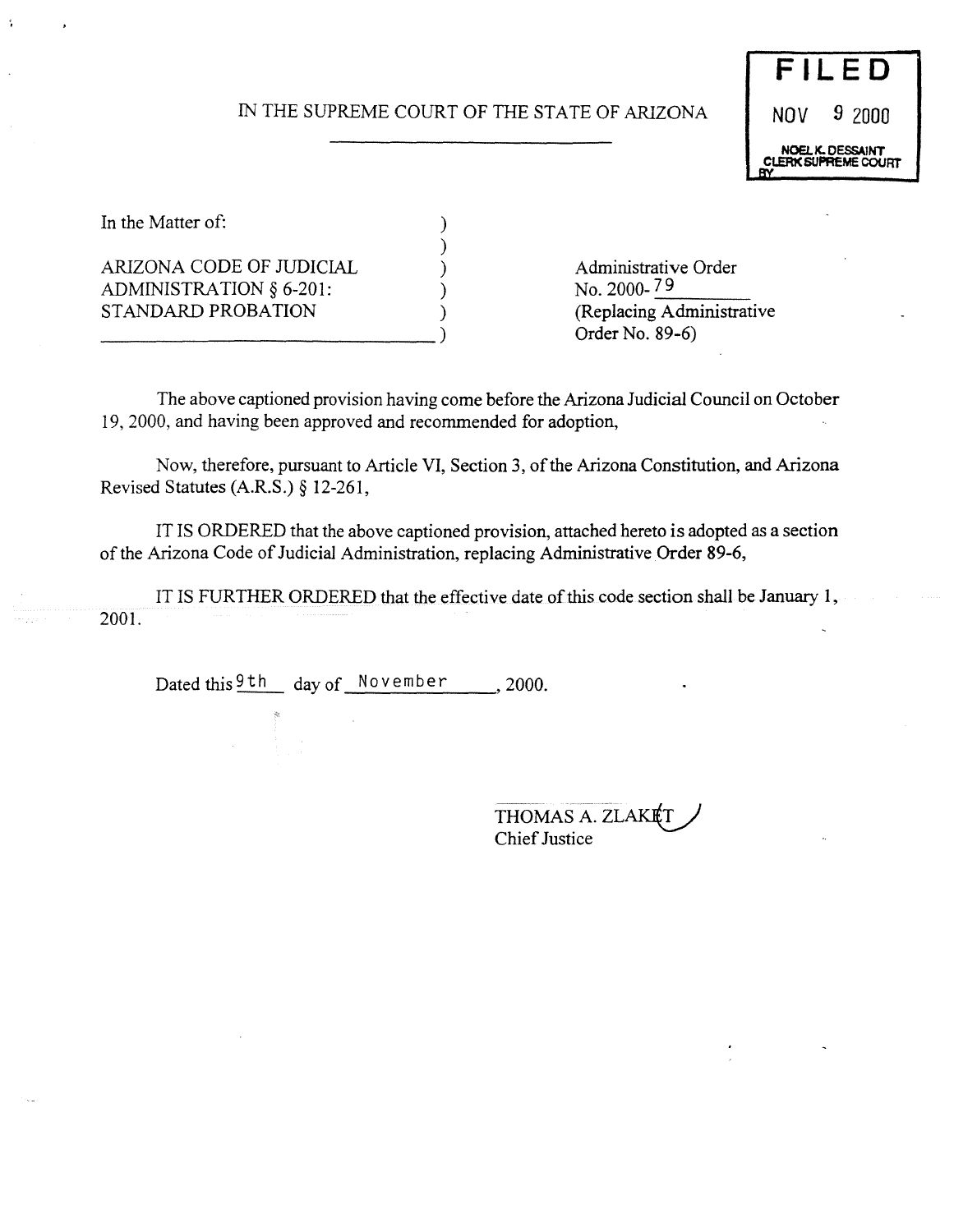## **ARIZONA CODE OF** JUDICIAL **ADMINISTRATION Part 6: Probation Chapter 2: Adult Services Section 6-201: Standard Probation**

#### **A. Definitions. In** this section, the following definitions apply:

**"Abscond"** means **a** probationer has moved from the primary place **of residence** without permission of the probation officer or whose whereabouts are unknown.

"Administrative director" means both the administrative director of the Administrative Office of the Courts and the director's designee.

"Alcohol and drug testing" means any method of determining the level or identifiable substances in the body including, but not limited to, breathalyzer tests, blood tests, and urine samples.

"AOC" means Arizona Supreme Court, Administrative Office of the Courts.

"Arrest notification"means a notice, by anymeans, that the probationer has been arrested, cited or had official contact with a law enforcement officer.

"Averagecaseload"meansthetotal activecases divided by total number**of**supervising**probation** officers.

"Community service" means unpaid labor or services provided to a not-for-profit private or governmental agency.

"Court" means the superior court.

"Employment verification" means face-to-face communication, telephone contact, or obtaining pay stubs.

"Hand counts" means manual tabulation of all standard probation case files in the county, conducted independently from any automated system.

"Long term residential treatment" means any type of treatment or counseling where the probationer resides at the facility for 31 days **or more.**

"Residing temporarily" means living at a location for 30 days **or less.**

"Short term residential treatment" means any type of treatment **or** counseling **where the** probationer resides at the facility for 30 days or less.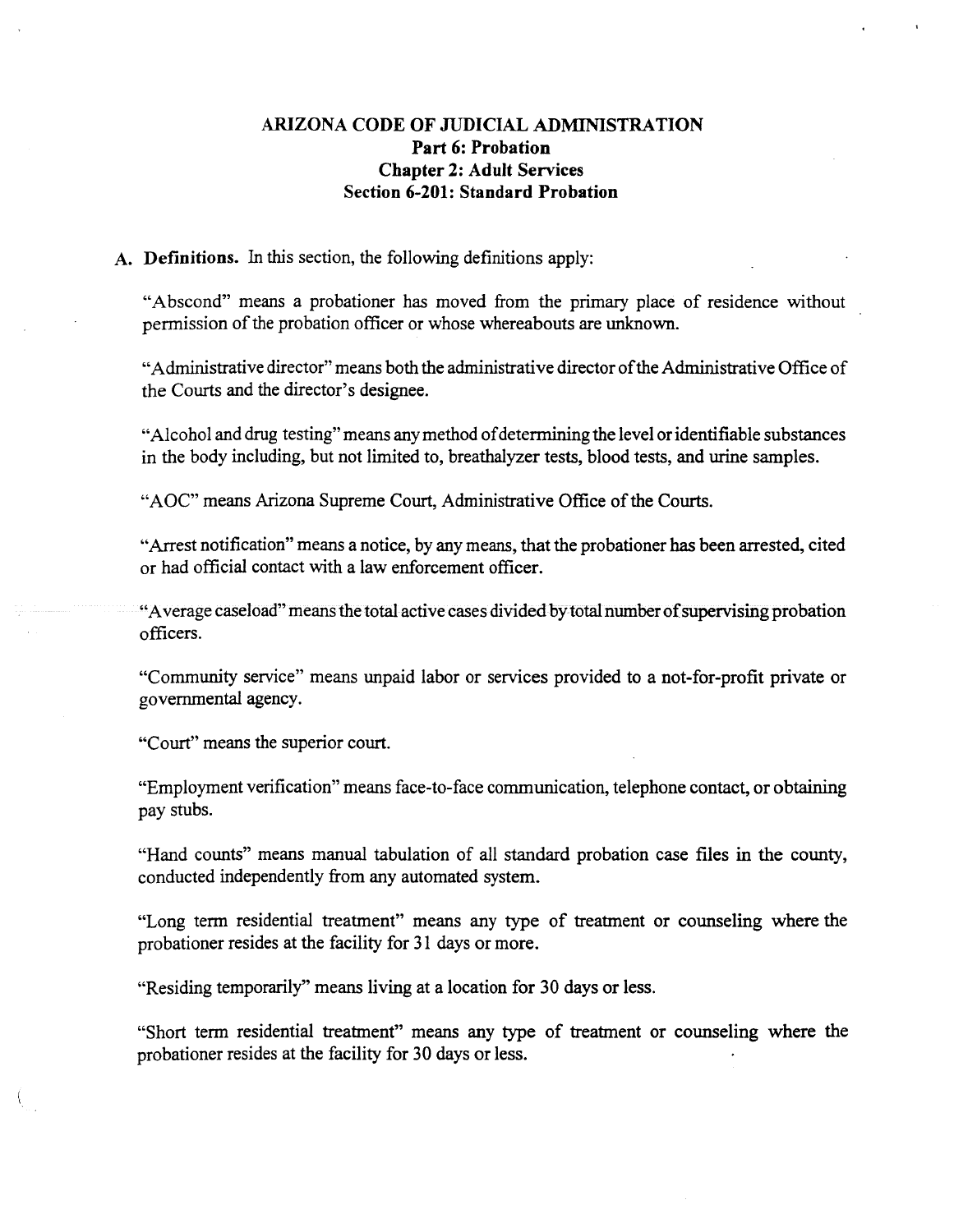"Specialized caseload" means a group of probationers with similar presenting problems or needs who are supervised by a probation officer focusing on addressing the problem or need.

"Standardized assessment" means a tool to indicate the individual's propensity to re-offend and the treatment services needed to help prevent further illegal activities.

"Visual contact" means face-to-face communication to discuss progress, issues of concern or other appropriate matters.

- B. Applicability. Article VI, Section 3 of the Arizona Constitution and A.R.S. § 12-261 authorize the supreme court to administer state funding to aid probation services. The AOC shall administer state aid funding for adult standard probation on behalf of the supreme court.
- **C. Purpose. The purpose of**standard probation supervision in Arizona is to provide the highest quality service to the court, community and offenders. This is accomplished by promoting public safetythrough effectivecommunitybased **supervision and enforcement of**court**orders, offering** accurate and **reliable information and affording offenders opportunities to be accountable** and initiate positive changes.

### **D. General Administration.**

- **1. The AOC shall:**
	- **a. Administer and direct state** aid **for probation services on behalf ofthe supreme** court;
	- **b.** Monitor state aid for probation services;
	- c. Prepare written material setting forth various techniques, practices, guidelines and other recommendations regarding the management of state aid **for probation services** and distribute this material to superior court judges and probation personnel.
	- d. Inspect, audit, or have audited the records ofany court **receiving state** aid for probation services;
	- e. Prescribe and adopt procedures, forms and reports necessary for financial administration, program administration and management of state aid for probation services;
	- f. Conduct seminars and educational sessions regarding the purpose and management **of** state aid **for probation** services;
	- **g. Establish** performance measures **and** expectations in consultation with **the court for** determining compliance with each court's program plan and **budget request;**
	- **h. Assist** courts **in developing their** program plans **and budget requests;**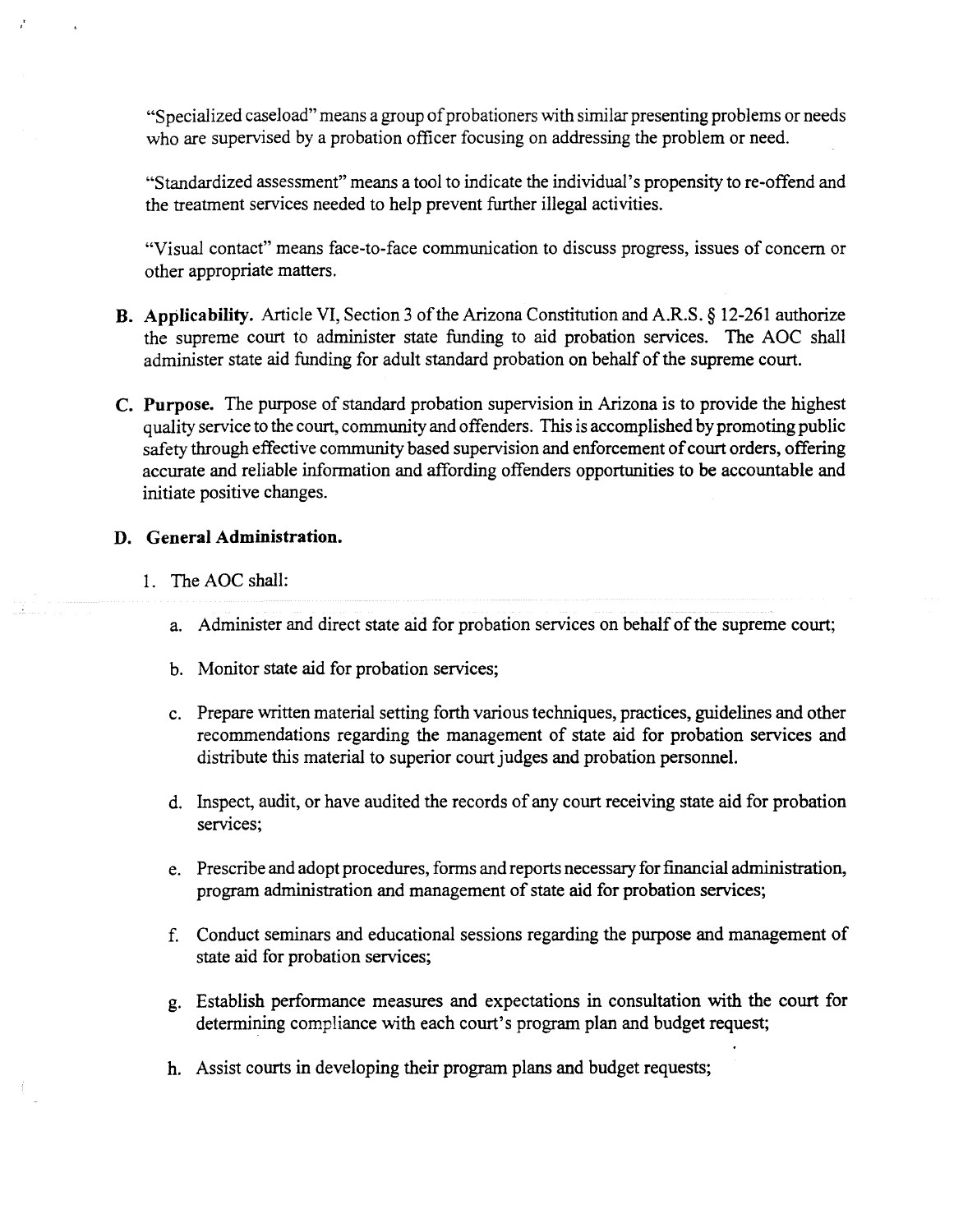- i. Provide general assistance to courts on the administration and management of state aid **for probation services;** and
- j. Adopt other administrative practices and procedures, consistent with this code, as necessary **for the** administration ofstate aid **for probation services.**
- 2. For purposes of uniform administration, each adult probation department receiving state funds to aid probation services shall comply with this **code.**

### **E. Budget Request Preparation.**

- 1. Pursuant to A.R.S. § 12-262, the presidingjudge wishing to receive state aid **for probation** services shall submit a proposed plan and budget request for the subsequent fiscal years to the AOC. The administrative director shall establish the date for submission, as well as the forms to be used and the corresponding instructions.
- 2. The administrative director shall review each request, and may modify the request based on appropriate statewide considerations. The AOC shall include the court's request or the modified request, in the supreme court's annual **budget request. The** administrative director shall allocate to the court the monies appropriated by the legislature to aid probation services based on the proposed plan, availability of funds, caseload population, past year use, county support and program **effectiveness.**
- 3. Ifa court does not agree with the allocations and **requests** further **review, the** chiefjustice shall make the final determination.
- 4. Each participating court shall support the budget request with written justification and explanation as required by the administrative director.

### **F. Program Plan and Financial Management.**

- 1. Each participating court shall submit an expenditure plan to the administrative director. The **expenditure plan shall outline how the requested** state funds **shall be used in** achieving **or** maintaining **the** average **case supervisionrequirements prescribedin A.R.S.** § 12-251(A). **The participating court shall submit the plan within the prescribed time** frame **and on forms required by the administrative director.**
- **2. Each presiding judge shall submit, in writing, all requests to modify expenditure plans on a form approved by the administrative director.**
- **3. Each program plan shall explicitly document:**
	- **a. That a minimum of80 percent ofthe state aid for probation services allocatedto a court shall be used for the payment of**salaries and **employee related benefits of probation officers involved in the case management, field supervision** and **enforcement ofcourt**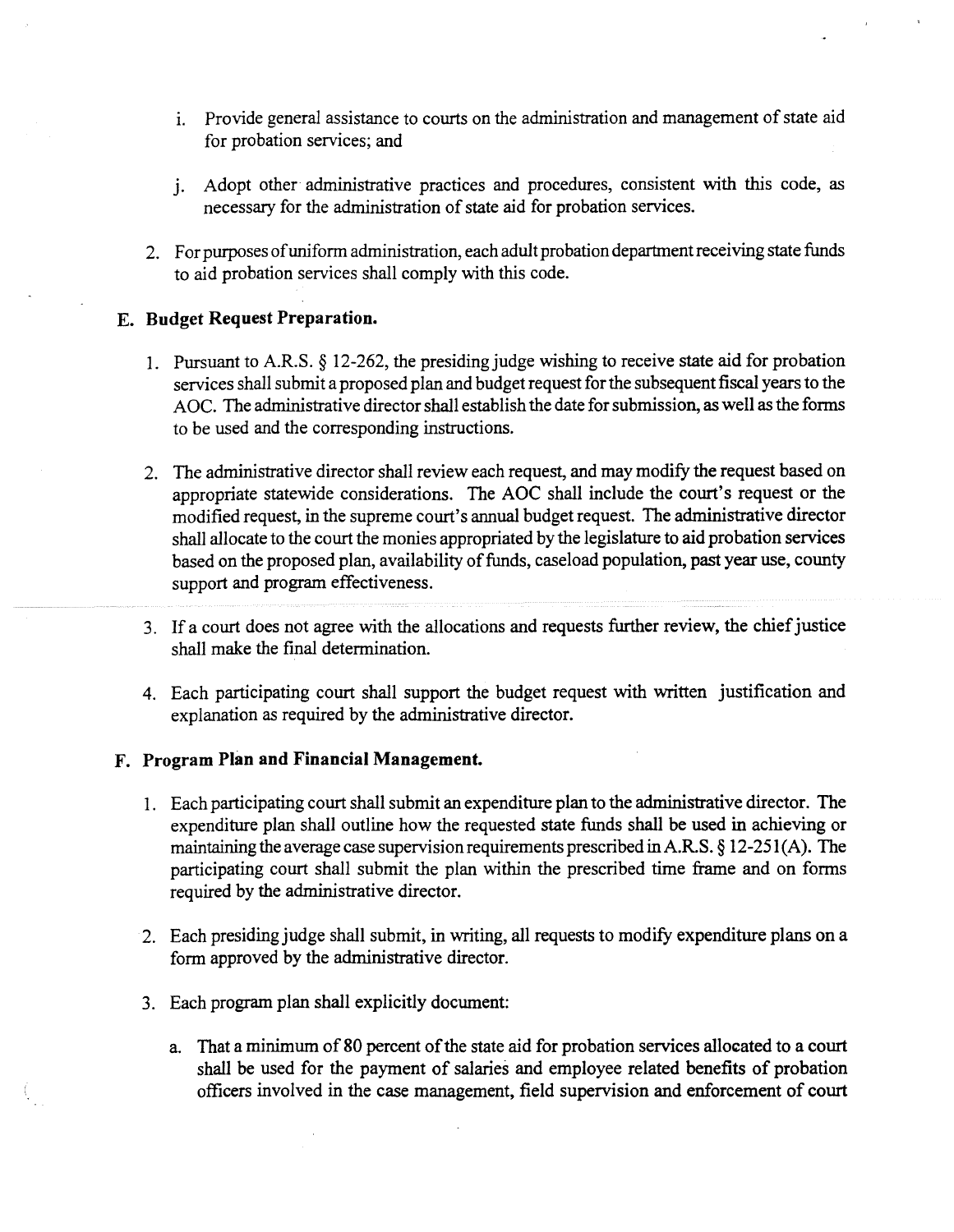orders of persons placed on standard probation to the court who reside in the county; and

- b. That not more than 20 percent of the allocated state aid for probation services are used to otherwise maintain, improve or enhance adult probation services.
- 4. On request, the administrative director may approve a plan permitting an expenditure of allocated funds of more than 20 percent on support, operating and ancillary services. The participating court shall file the request with the AOC on a form prescribed by the administrative director.
- 5. In the event that the administrative director disapproves a plan or plan modification submitted by a court, the presiding judge of the court may request that the administrative director submit the plan to the chief justice for consideration and final determination.
- 6. Pursuant to A.R.S. § 12-263, on approval of the plan as submitted or modified and the availability of funds, the administrative director shall enter into a written funding agreement with the submitting court for the distribution of funds. The administrative director may amend or terminate funding agreements due to lack of funds, lack of financial need, or the court's failure to comply with applicable statutes, the approved plan, funding agreement or this code.
- 7. The administrative director may reallocate funds during the year based on documented need, current use of funds and approved plan or budget modifications.
- 8. A.R.S. § 12-262(2) provides that state aid for probation services shall".. . supplement county funds provided for probation services." A.R.S. § 12-265(C) provides: "No state funds may be used to increase any salaries funded under current county probation programs."
	- a. A.R.S.  $\S 12{\text -}267(D)$  provides: "State monies expended from the adult probation services fund shall be used to supplement, not supplant, county appropriations for the superior court adult probation department." State funds shall not be used by the county for administrative overhead or to reduce the level of county funding available for adult probation services.
	- b. The probation department shall at a minimum maintain the level of county funding and the same number of case-carrying officers as that of fiscal year 1995 as required by the legislature in Session Laws 1993, Chapter 4. Authorization of additional state funded adult standard probation positions is dependent on the county maintenance of effort as defined.
	- c. The county probation departments shall fund one standard probation officer through nonstate funds for every four standard probation officers funded by state aid **for probation** monies.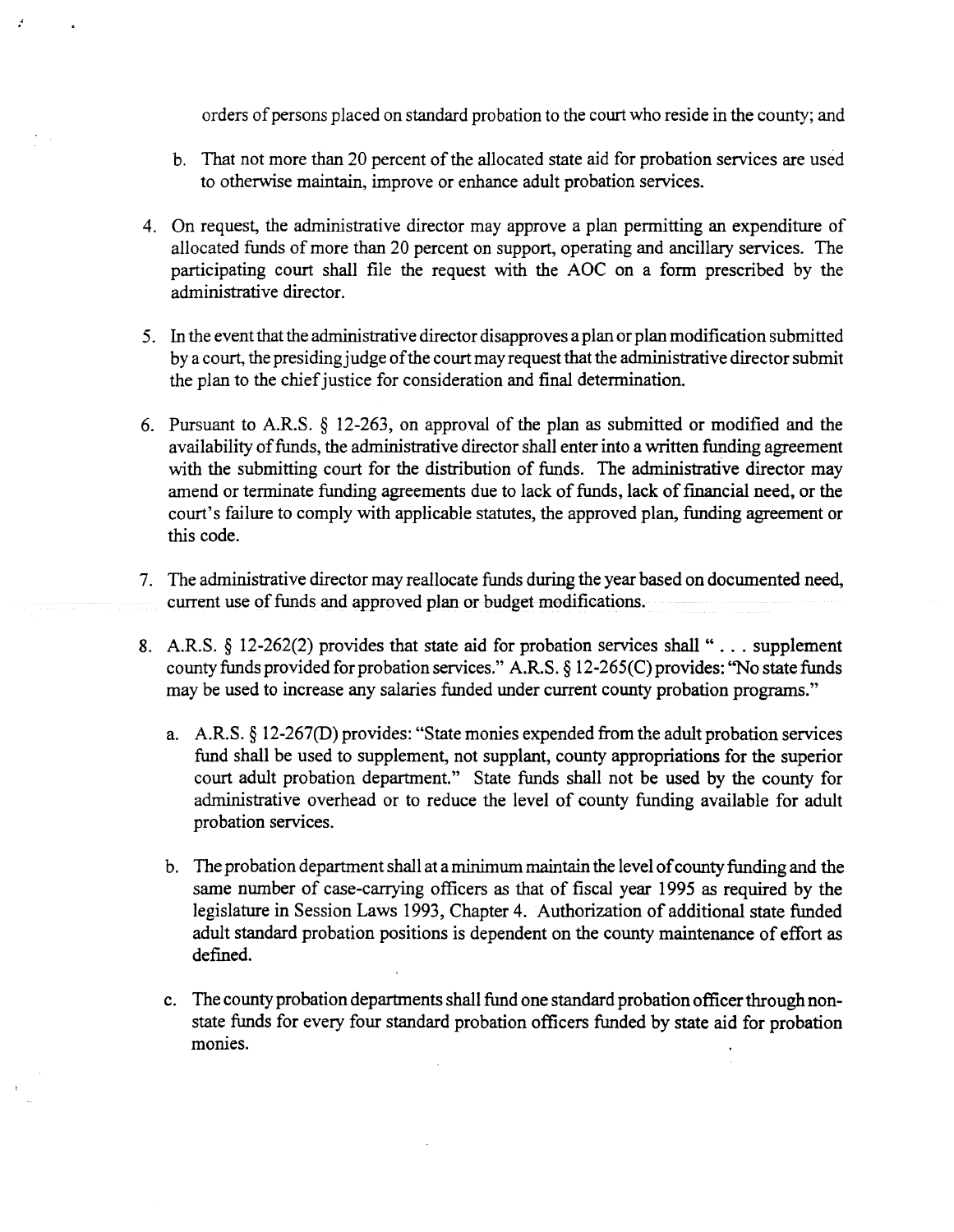- 9. Pursuant to A.R.S.  $\S$  12-267(B), the county's chief fiscal officer shall deposit funds received by the court pursuant A.R.S. § 12-262 into a separate account within **the** adult probation services fund.
- 10. The participating court shall use allocated state funds and interest only to aid standard probation services.
- 11. On agreement with a participating court, the administrative director may withhold funds allocated to the court and may authorize direct expenditures for the benefit of the court. The administrative director may also reallocate these funds during the fiscal year.
- 12. The presiding judge of each participating court shall submit to the AOC, by January 31 of each year, a mid-year financial and program activity report related to the court's plan through December 31. Failure to submit the report in a timely manner may result in financial sanctions.
- 13. The presiding judge of each participating court shall submit to the AOC, by August 31 of each year, a closing financial and program activity report related to the court's plan through June 30. Failure to submit the report in a timely manner may result in financial sanctions.
- 14. The presiding judge of each participating court shall return to the AOC, by August 31 of each year, all state aid for probation services funds distributed to the court which are unencumbered as of June 30 and unexpended as of July 31. Failure to revert the unencumbered funds in a timely manner may result in financial sanctions.
- *15.* The administrative director shall determine howthe funds are used in the event that a court experiences a decreased need for funds or declines to participate after the legislature has appropriated funds forstate aid for probation services.
- 16. Each participating court and its probation department shall maintain and provide to the AOC data and statistics as may be required by the supreme court to administer state **aid for** probation services.
- 17. On request of the AOC, the chief probation officer shall conduct hand counts of the county's standard probation population. The chief probation officer shall submit the results of the hand counts to the AOC.
- 18. Each participating court and its probation department shall retain all financial records, applicable program records, and data related to each approved plan for a period of at least 5 years from the close of each fiscal year.
- G. **Allocation and Management of State Aided Personnel Placements. The administrative** director shall allocate state funded adult standard probation personnel placements approved for standard probation among courts. The administrative director may prepare and **implement** procedures for adjusting allocated placements and **associated mqnies among courts.**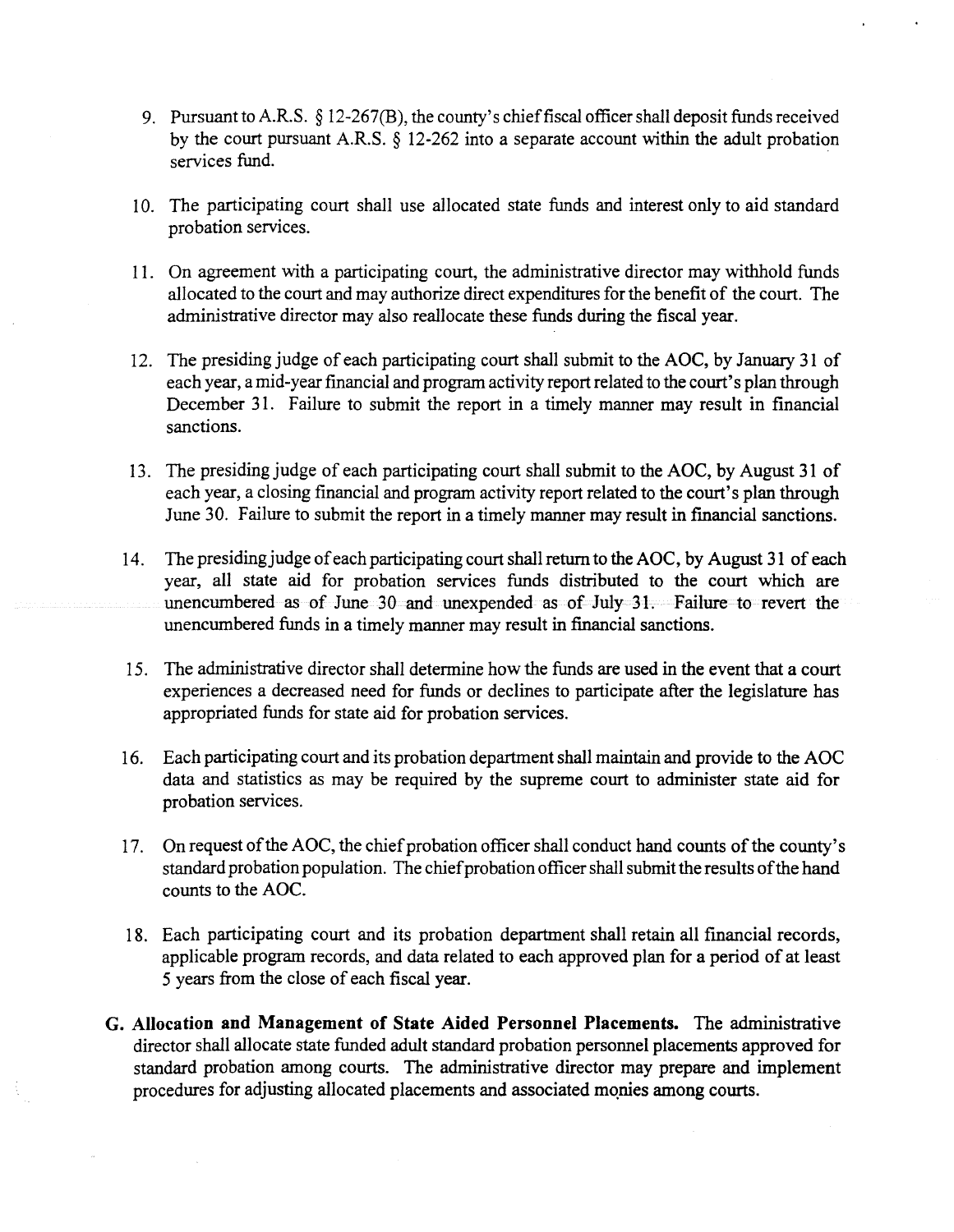H. Standard Probation Caseload Limit. A.R.S. § 12-251(A) provides: "... probation officers engaged in case supervision shall supervise no more than an average of sixty adults who reside in the county on probation to the superior court." Only those probationers on the probation officer's active caseload are included in determining the average caseload of sixty adults.

### **I. Active Case.**

- 1. The standard probation officer's active caseload shall include:
	- a. Probationers residing in the officer's county and receiving direct supervision services, regardless of supervision level;
	- b. Probationers in jail in the officer's county as a condition of probation or pending probation revocation proceedings, regardless of the length of incarceration;
	- c. Probationers in a residential treatment facility in the officer's county;
	- d. Probationers in a short termresidential treatment facility in another county;
	- e. Probationers placed on probation after January 1, 1999, in a limited jurisdiction court, for aggravated domestic violence; or
	- f. Probationers residing temporarily out of the officer's county or state through the issuance ofa travel permit.
- 2. The standard probation officer's active caseload shall not include:
	- a. Probationers imprisoned in the Arizona Department of Corrections **as a condition of** probation;
	- b. Probationers residing in another state;
	- c. Probationers considered absconders with an active warrant;
	- d. Probationers deported to another country and the officer has received a copy of the deportation notice;
	- e. Probationers serving concurrent or consecutive prison commitments;
	- f. Probationers residing in another county pending acceptance of transfer to another county or state;
	- g. Probationers in a long term residential treatment facility in another county;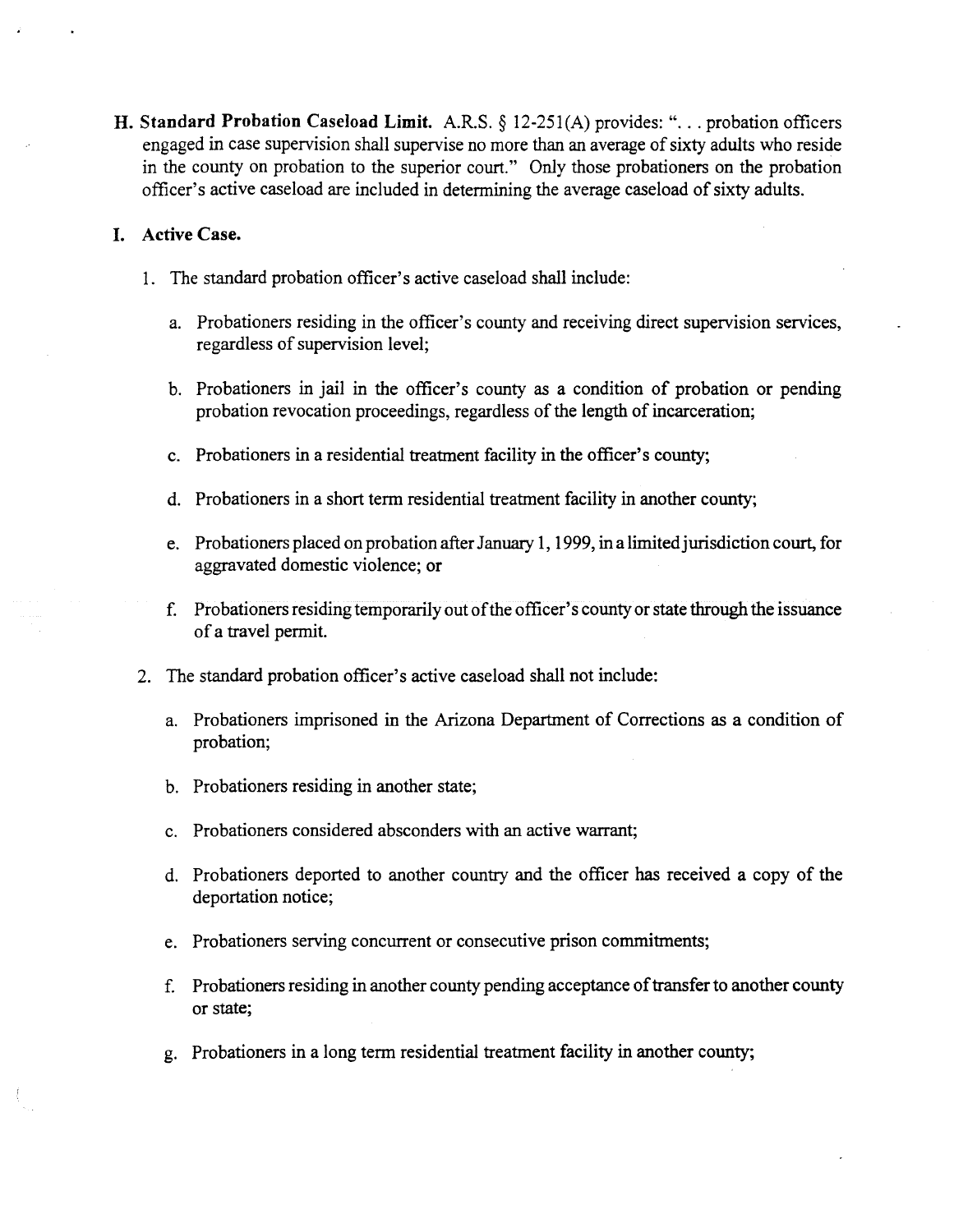- h. Probationers residing in another state or county, regardless of whether they may be reporting to their county in person or in writing;
- i. Probationers placed on probation by a limited jurisdiction court (except aggravated domestic violence after January 1, 1999, pursuant to A.R.S.  $\S$  13-3601.02);
- j. Probationers in the officer's county on behalf of another state in accordance with the Interstate Compact for Parolees and Probationers;
- k. An offender not yet convicted who is participating in a diversion program;
- 1. Probationers placed on supervised probation by a limited jurisdiction court for a second or subsequent misdemeanor domestic violence offense after January 1, 1999, pursuant to A.R.S. § 13-3601.01;
- m. Probationers supervised as a part of pretrial services; or
- n. Unsupervised or summary probation cases.

### **.J. Program Operations.**

**1. Each** probation department shall:

- a. Have a written procedure regarding the alcohol and drug testing of persons on standard probation. The procedure shall address the methods used to select probationers for testing, the frequency of testing, and the type of test to be administered;
- b. Have a process by which accurate and timely records of the completion of community service hours are maintained for each probationer. Credit toward court-ordered community service requirements are awarded on the basis of actual hours completed unless otherwise authorized by the court.
- c. Work with the office of the clerk of the court to establish a process by which supervising probation officers are provided with accurate and timely information concerning collections;
- d. Ensure each probation department shall ensure the collection of monies owed as a condition of probation. Each probation department and supervising probation officer shall immediately address any arrearage. Each probation department and supervising officer shall also encourage the probationer's payment of other assessments, such as child support or traffic fines, ordered by any court;
- e. Develop policies and procedures that ensure that **probation officers providing** standard supervision reexamine and reassess the risk and needs of each probationer under their supervision and the factors associated with reducing, maintaining **or increasing the**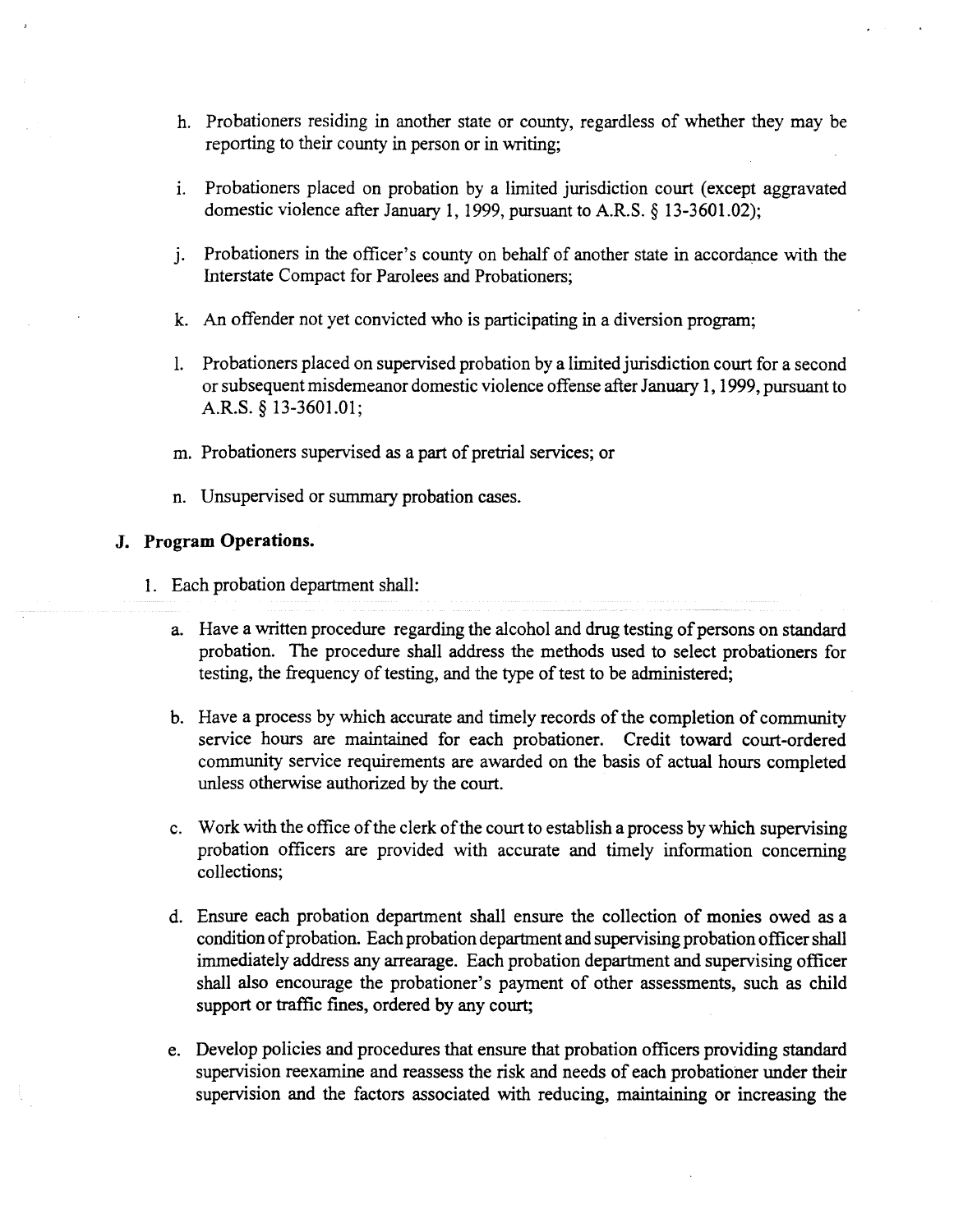probationer's level of supervision; and

- f. Have a written policy concerning the monitoring of probationers' compliance with courtordered or disclosed prescription medications for mental health or public health concerns. This policy shall include protocols to ensure routine and timely communication between the supervising probation officer and physician regarding the probationer's compliance with dosage requirements.
- 2. A.R.S. § 12-253(4) provides that adult probation officers shall:

"Investigate cases referred to the officer for investigation by the court in which the officer is serving and report to the court. In an investigation for a presentence report, the adult probation officer shall promptly inquire into the circumstances of the offense, the convicted person's history of delinquency or criminality, social history, employment history, family situation, economic status, including the ability to contribute to reimbursement for the costs of the person's legal defense pursuant to section 11-584, education and personal habits. The presentence report shall contain a recommendation by the officer regarding contribution by the convicted person toward the costs of legal defense pursuant to section 11-584. The officer shall also promptly inquire into the physical, emotional and financial impact of the offense on the victim and the emotional and financial impact of the offense on the immediate family of the victim and shall notify the victim or the immediate family of the victim of the right to appear personally or by counsel at any aggravation **or** mitigation proceeding."

- 3. A.R.S. § 12-253(1) provides that adult probation officers shall "Make and **file a complete** record of persons placed under suspended sentence by the court, and of all reports made to the officer in writing or in person, in accordance with the conditions imposed by the court." Adult probation officers shall immediately contact the law enforcement officer or agency involved on receipt of an arrest notification to ascertain the nature and circumstances surrounding the contact and obtain a copy of any corresponding incident report or citation. The supervising probation officer shall document in the case file all contacts and information received pertaining to the incident, as well as the action taken as a result of the incident.
- 4. A.R.S. § 12-253(2) provides that adult probation officers shall "Exercise general supervision and observation over persons under suspended sentence, subject to control and direction by the court."
	- a. Adult probation officers shall conduct a standardized assessment on every offender.
		- (1) Each probation officer providing standard **probation supervision shall conduct a** standardized assessment of each new probationer within 30 days of a probationer's placement on probation unless a standardized assessmentwas previously conducted during the presentence process. The supervising probation officer shall use the results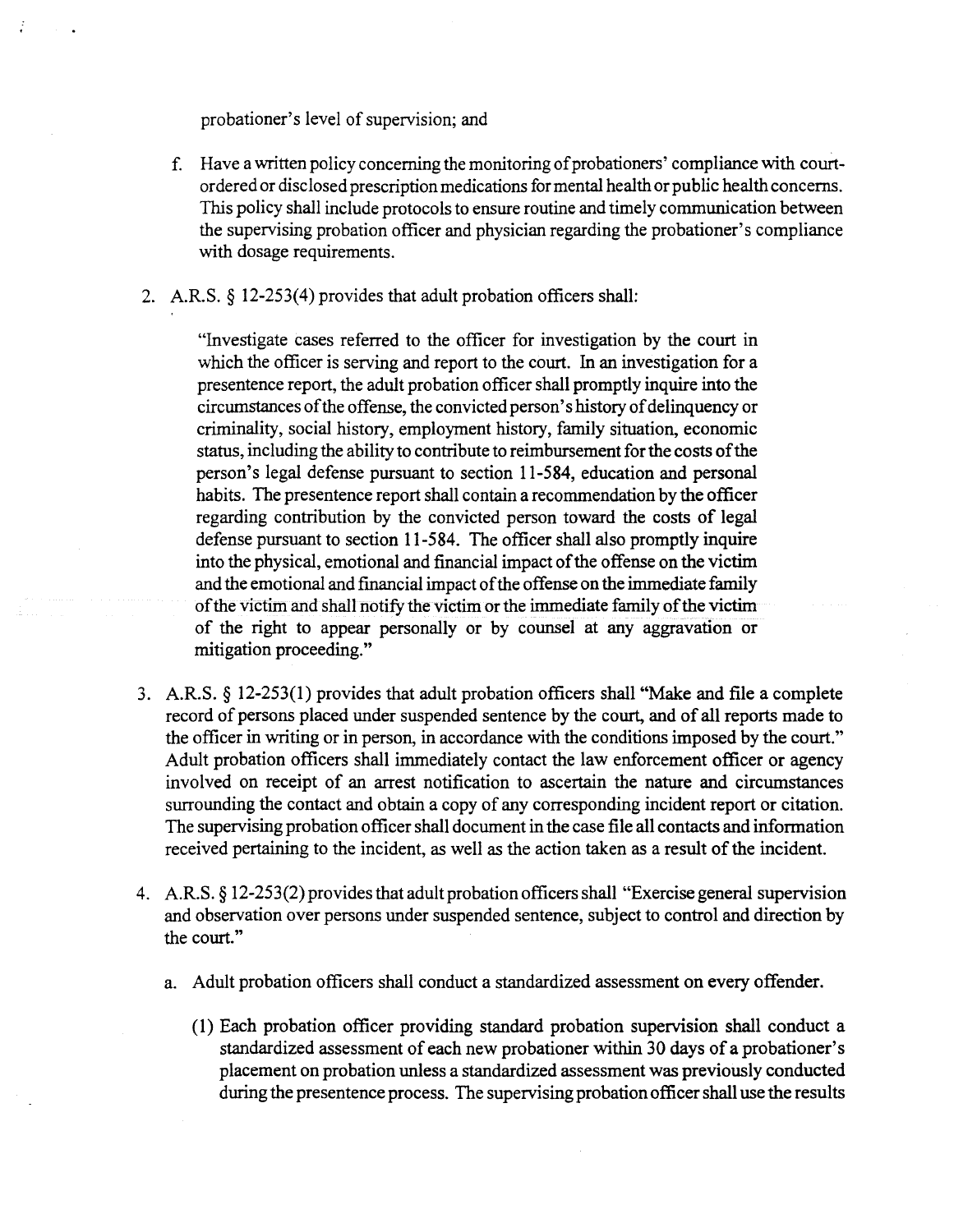of the assessment to establish a level of supervision for the probationer and formulate a supervision plan.

- (2) Each probation officer providing standard probation supervision shall examine and reassess the risk and needs of each probationer under their supervision every 180 days. The probation officer may increase or decrease a probationer's level of supervision based on standardize assessments and the probationer's compliance with conditions of probation.
- b. Adult probation officers shall provide a written directive to the probationer referring the probationer to an appropriate service provider within 60 days of sentencing, release from custody, or identification of the need if a need for treatment or counseling is identified through the use of a statewide standardized assessment or is ordered by the court. If more than one area of treatment or counseling is identified, the supervising probation officer shall prioritize the needs and address the one with highest priority within the prescribed time frame. The supervising probation officer shall then address the remaining treatment or counseling areas in descending order.
- c. The supervising officer shall administeror cause to have administered alcohol and drug tests on a variable schedule, if appropriate. The frequency of testing shall be dependent upon the probationer's substance abuse history, unless otherwise directed by the court.
- 5. A.R.S. § 12-253(3) provides that adult probation officers shall "Serve warrants, make arrests and bring persons before the court who are under suspended sentences. The officer has the authority of a peace officer in the performance of the officer's duties."
- 6. A.R.S. § *12-253(5)* provides that adult probation officers shall "Secure and **keep a complete** identification record of every person released under a suspended sentence and a written statement of the conditions of the suspension." Each standard probation officer shall maintain verifiable records for each probationer supervised, including, but not limited to:
	- a. A written statement of the conditions of probation,
	- b. An individual case plan setting forth behavioral and program expectations, and
	- c. Contact logs detailing the time, nature and location of each contact made with each person on standard probation.
- 7. A.R.S. § *12-253(6)* **provides** that adult probation officers shall "Obtain and assemble information concerning the conduct of persons placed under suspended sentence and report the information to the court." Adult probation officers shall petition the court to terminate the period of probation based on the use of standardized assessments and an evaluation of the probationer's compliance with the conditions of probation.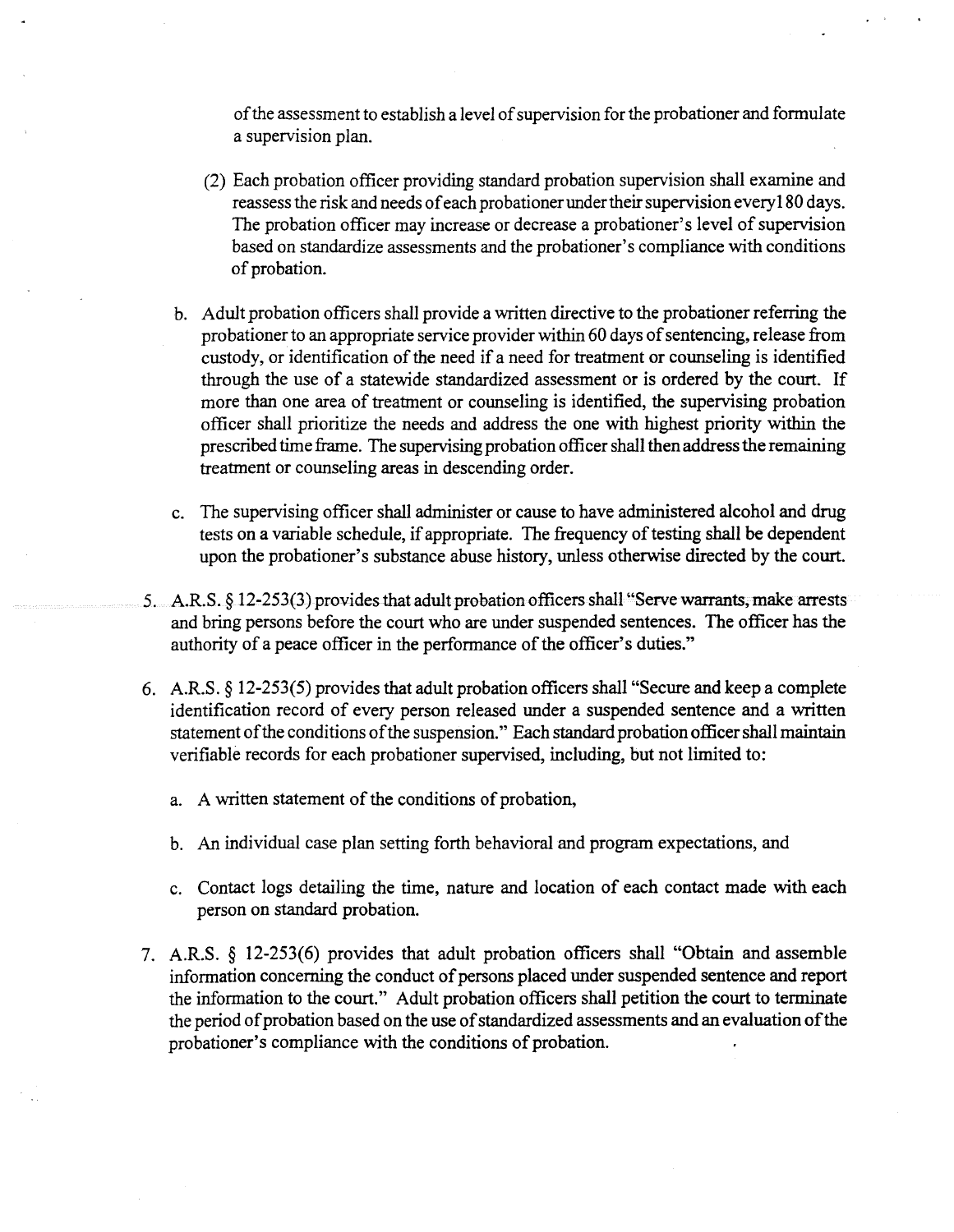- 8. A.R.S.  $\S$  12-253(7) provides that adult probation officers shall "Bring defaulting probationers into court when in his judgment the conduct of the probationer justifies the court to revoke suspension of the sentence." Adult probation officers shall make a documented effort to locate an absconder. If the probationer is not located within 90 days, the supervising probation officer shall file a petition to revoke probation and request that the court issue a warrant. The supervising probation officer may file the petition to revoke sooner, based on the circumstances surrounding the case and the need for community protection. Efforts to locate the probationer shall continue until the probationer is apprehended.
- 9. Pursuant to A.R.S. § 13-4415, when the probation officer petitions the court to terminate probation, the court shall notify those victims who have requested notification of probation matters.

### **K. Minimum** Supervision Requirements.

- 1. In accordance with A.R.S.  $\S$  12-253(2), the following supervision requirements are established as minimum thresholds. Each probation department may establish more rigorous supervision requirements for any supervision level. Each chief probation officer shall ensure that all established minimum supervision requirements are provided in writing **to each** supervising probation officer, along with appropriate training **on** adherence to those requirements.
- 2. The maximum probation supervision level shall include:
	- a. A minimum of two visual contacts per month with at least one of these contacts occurring at the probationer's residence, employment, treatment or community service placement. Visual contacts shall be varied and unscheduled;
	- b. Employment verification as necessary or employment search verification once per week;
	- c. Investigation of arrest notification;
	- d. Community service monitoring;
	- e. Alcohol and drug testing, as necessary; and
	- f. Treatment, counseling, or both, as necessary.
- 3. The medium probation supervision level shall include:
	- a. A minimum of one visual contact per month, which shall occur at the probationer's residence at least once every 90 days. Visual contacts shall be varied and unscheduled;
	- b. Employment verification as necessary or employment search verification weekly;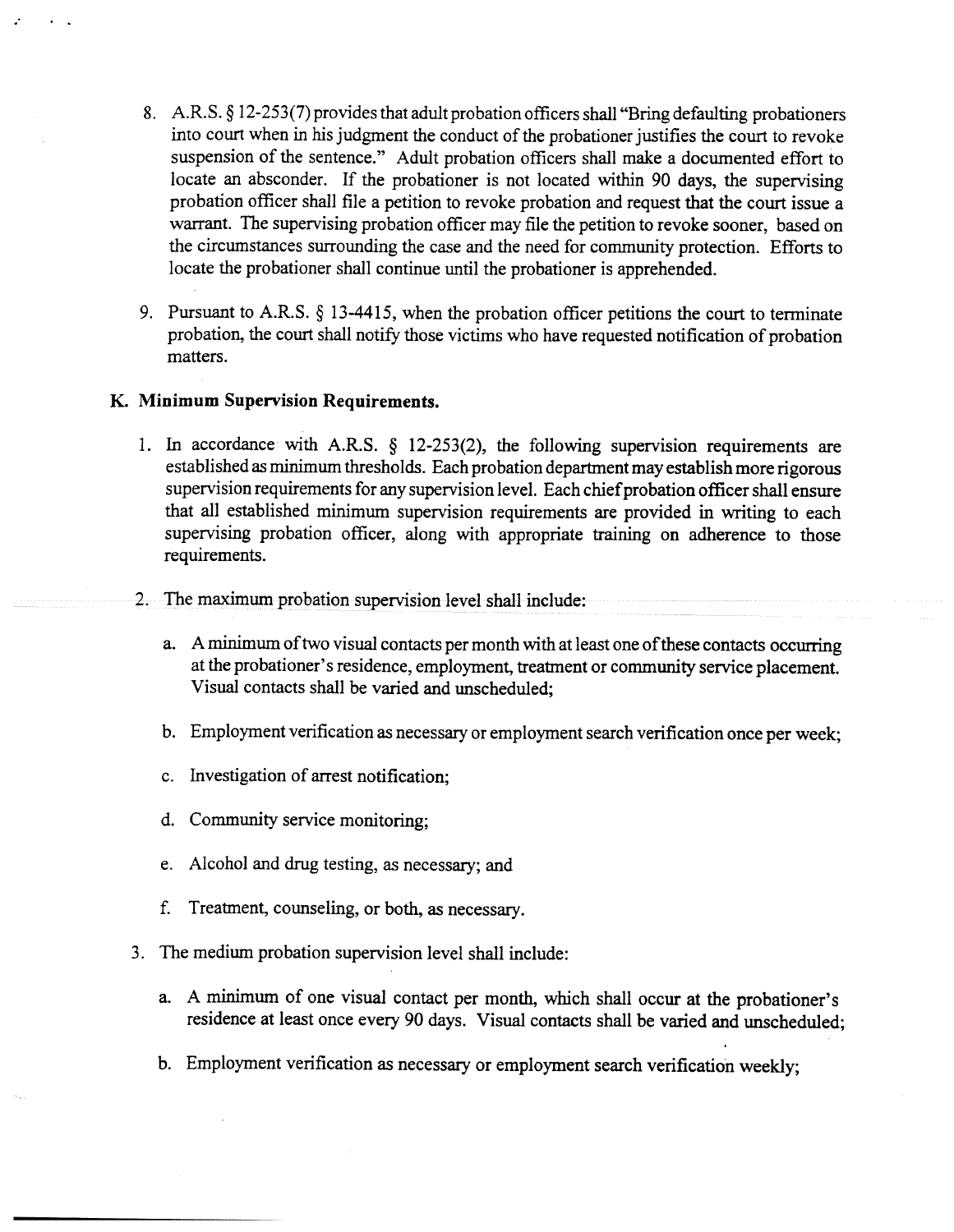- c. Investigation of arrest notification;
- d. Community service monitoring;
- e. Alcohol and drug testing, as necessary; and
- f. Treatment, counseling, or both, as necessary.
- 4. The minimum probation supervision level shall include:
	- a. A minimum of one visual contact every 90 days which shall occur at the probationer's residence at least once every 6 months. Visual contacts shall be varied and unscheduled;
	- b. Employment verification as necessary or employment search verification weekly;
	- c. Investigation of arrest notification;
	- d. Community service monitoring;
	- e. Alcohol and drug testing, as necessary; and
	- f. Treatment, counseling, or both, as necessary.
- *5.* Report only supervision level.
	- a. The report only supervision level is reserved for probationers who:
		- (1) Have completed all special conditions of probation, such as community service and treatment or counseling;
		- (2) Are current on court-ordered financial assessments;
		- (3) Have been ordered by the court to be placed on this **supervision level; or**
		- (4) Who have departmental approval to be placed on this **supervision level.**
	- b. If a probationer on the report only supervision level becomes delinquent in court-ordered financial assessments in an amount totaling two full monthly payments, the supervising probation officer shall take appropriate action to address the delinquency and bring **the** account current.
	- c. Probationers on the report only supervision level shall submit written status reports to the probationdepartment once eachmonth. At aminimum, the reportshall contain **the status** of all outstanding special conditions of probation, including court-ordered fmancial assessments.
	- **d. Whenthesupervising officer receives an**arrest **notificationona probationer onthereport** only **supervision level, the supervising officer** shall immediately contact the officer or